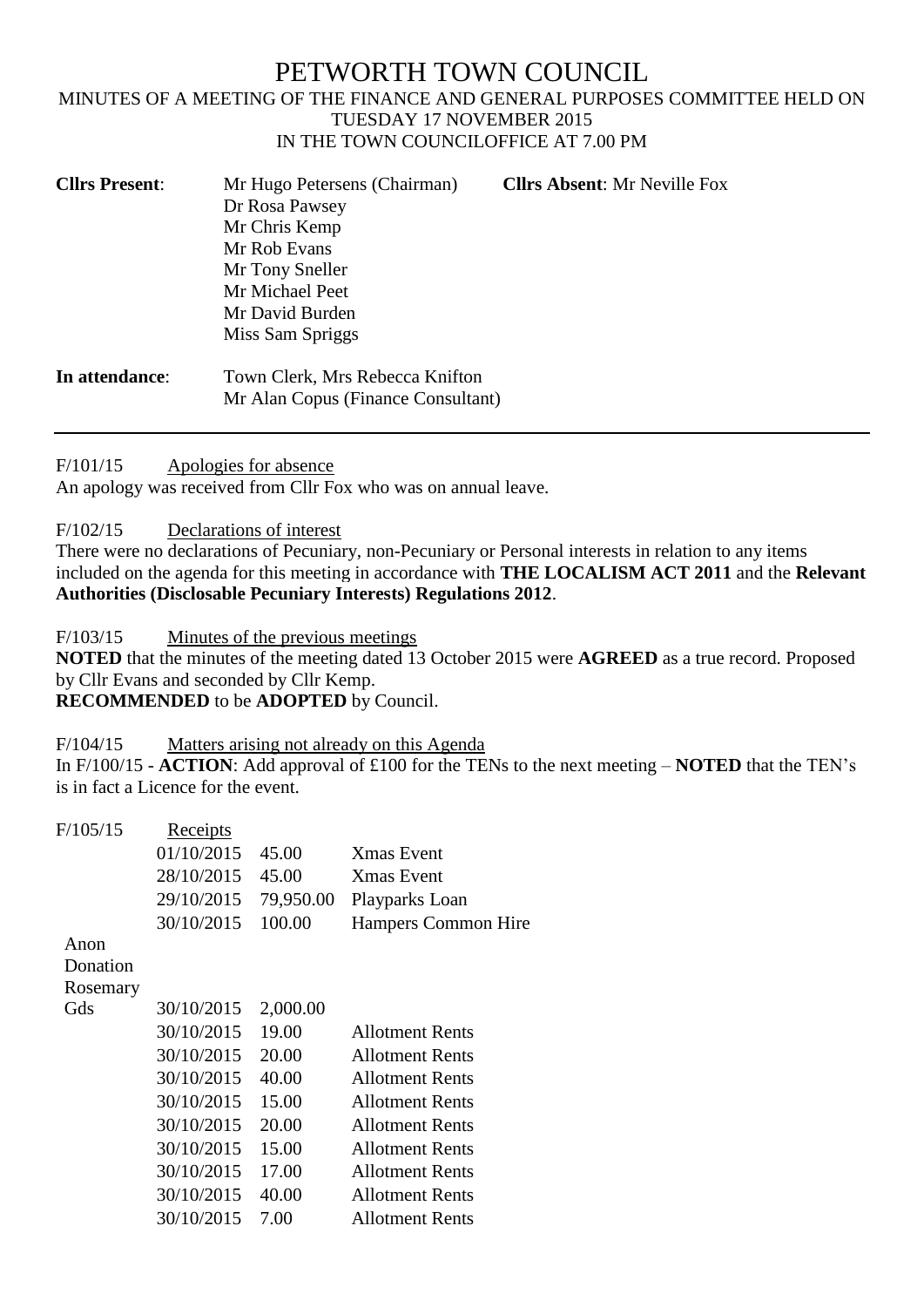| 30/10/2015 | 10.00 | <b>Allotment Rents</b> |
|------------|-------|------------------------|
| 30/10/2015 | 26.00 | <b>Allotment Rents</b> |
| 30/10/2015 | 15.00 | <b>Allotment Rents</b> |
| 30/10/2015 | 16.00 | <b>Allotment Rents</b> |
| 30/10/2015 | 50.00 | <b>Allotment Rents</b> |
| 30/10/2015 | 30.00 | <b>Allotment Rents</b> |
| 30/10/2015 | 20.00 | <b>Allotment Rents</b> |
| 30/10/2005 | 25.00 | <b>Allotment Rents</b> |
| 30/10/2015 | 20.00 | <b>Allotment Rents</b> |
| 30/10/2015 | 10.50 | <b>Allotment Rents</b> |
| 30/10/2015 | 1.98  | Interest               |
| 05/11/2015 | 17.00 | <b>Allotment Rents</b> |
| 05/11/2015 | 17.00 | <b>Allotment Rents</b> |
| 05/11/2015 | 17.00 | <b>Allotment Rents</b> |
| 05/11/2015 | 33.00 | <b>Allotment Rents</b> |
| 05/11/2015 | 15.00 | <b>Allotment Rents</b> |
| 05/11/2015 | 20.00 | <b>Allotment Rents</b> |
| 05/11/2015 | 15.00 | <b>Allotment Rents</b> |
| 05/11/2015 | 15.00 | <b>Allotment Rents</b> |
| 05/11/2015 | 15.00 | <b>Allotment Rents</b> |
| 05/11/2015 | 20.50 | <b>Allotment Rents</b> |
| 05/11/2015 | 45.00 | <b>Xmas Event</b>      |
| 05/11/2015 | 45.00 | Xmas Event             |
| 05/11/2015 | 45.00 | <b>Xmas Event</b>      |
| 05/11/2015 | 45.00 | <b>Xmas Event</b>      |
| 05/11/2015 | 45.00 | <b>Xmas Event</b>      |
| 05/11/2015 | 45.00 | <b>Xmas Event</b>      |
| 05/11/2015 | 45.00 | <b>Xmas Event</b>      |
| 05/11/2015 | 45.00 | <b>Xmas Event</b>      |
| 05/11/2015 | 25.00 | <b>Xmas Event</b>      |
| 05/11/2015 | 25.00 | <b>Xmas</b> Event      |
| 05/11/2015 | 90.00 | <b>Xmas Event</b>      |
| 05/11/2015 | 50.00 | <b>Xmas Event</b>      |
| 05/11/2015 | 50.00 | <b>Xmas Event</b>      |
| 05/11/2015 | 50.00 | <b>Xmas Event</b>      |
| 05/11/2015 | 45.00 | <b>Xmas Event</b>      |
| 05/11/2015 | 45.00 | <b>Xmas</b> Event      |
| 05/11/2015 | 50.00 | <b>Xmas Event</b>      |
| 05/11/2015 | 30.00 | <b>Allotment Rents</b> |
| 05/11/2015 | 11.00 | <b>Allotment Rents</b> |
| 05/11/2015 | 15.00 | <b>Allotment Rents</b> |
| 05/11/2015 | 20.00 | <b>Allotment Rents</b> |
| 05/11/2015 | 40.00 | <b>Allotment Rents</b> |
| 05/11/2015 | 10.00 | <b>Allotment Rents</b> |
|            | 15.00 |                        |
| 05/11/2015 |       | <b>Allotment Rents</b> |
| 05/11/2015 | 10.00 | <b>Allotment Rents</b> |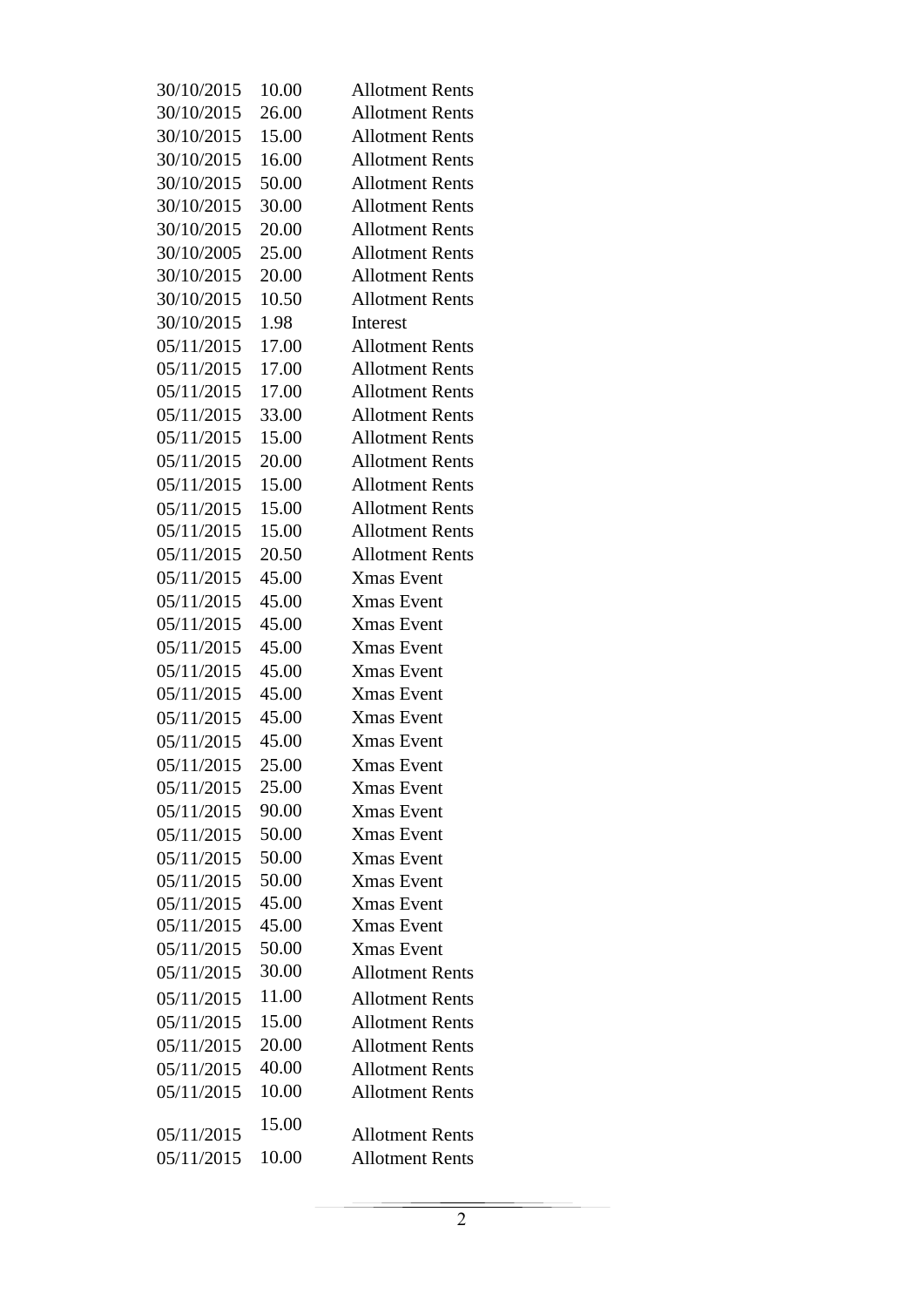|                          | 05/11/2015            | 10.00 | <b>Allotment Rents</b> |                                    |                                      |
|--------------------------|-----------------------|-------|------------------------|------------------------------------|--------------------------------------|
|                          | 05/11/2015            | 60.00 | <b>Allotment Rents</b> |                                    |                                      |
|                          | 05/11/2015            | 10.00 | <b>Allotment Rents</b> |                                    |                                      |
|                          | 05/11/2015            | 20.00 | <b>Allotment Rents</b> |                                    |                                      |
| F/106/15                 | Invoices for approval |       |                        |                                    |                                      |
| <b>Nexus</b>             |                       |       | 708.00                 | Neighbourhood Planning             |                                      |
| <b>Leconfield Estate</b> |                       |       | 750.00                 | Allotments Lease and Water         |                                      |
| Naldrett                 |                       |       | 497.50                 | Rosemary Gdns/Hampers Com Contract |                                      |
| <b>CDC</b>               |                       |       | 5,000.00               | <b>CCTV</b>                        |                                      |
| Viking                   |                       |       | 428.86                 | Office Expenditure                 |                                      |
| Southern Water           |                       |       | 172.54                 | Allotments Lease and Water         |                                      |
| Oldrock                  |                       |       | 825.60                 | Contingency                        | <b>Emergency Office</b><br>Electrics |
| <b>Tony Sneller</b>      |                       |       | 21.00                  | <b>Xmas Event - General</b>        | Reimbursement for<br><b>TENs</b>     |
| R Knifton                |                       |       | 1,114.38               | Clerk's Salary                     |                                      |
| R Knifton                |                       |       | 43.29                  | Expenses/Postage                   | Mileage for training                 |
| J Aguilar                |                       |       | 549.84                 | Clerking                           |                                      |
| J Aguilar                |                       |       | 138.00                 | Clerking                           | Shortfall of wages                   |
| Post Office Ltd          |                       |       | 526.61                 | Clerk's Salary                     | Tax and NI                           |
| K.Bridle                 |                       |       | 796.77                 | Hanging Baskets - Watering         |                                      |
| Michael Peet             |                       |       | 29.34                  | Expenses/Postage                   | Mileage for training                 |

**NOTED** that Cllr Pawsey had requested a breakdown of fees from Nexus as their quote had been £34k. The Neighbourhood Planning SG must keep an eye on additional costs as it had been **NOTED** that invoices for items such as mileage, additional meetings and additional documents had been received which had been excluded from the original quotation..

**NOTED** that Cllr Kemp would be submitting an expenses form for items purchased on behalf of the Christmas Event.

Proposed by Cllr Kemp and Seconded by Cllr Peet. **AGREED** that the above payments be **RECOMMENDED** for approval by Council.

#### F/107/15 Grants

The draft Policy and Application form had been circulated by the Clerk to Council. ACTION: Cllr Pawsey to amend the documents for consideration at full Council on the 19<sup>th</sup> of November.

**ACTION**: The Clerk to circulate the repayment schedule for the PWLB.

#### F/108/15 Budget Review

The proposed 2016/17 budget was discussed and provisionally approved as below.

| <b>INCOME</b>        | 2015/16<br>Budget | <b>Actual to</b> | Full year 2016/17 Budget<br>30 Oct Forecast Budget increase |         |         |
|----------------------|-------------------|------------------|-------------------------------------------------------------|---------|---------|
| Precept              |                   | 81,800 81,800    | 81,800                                                      | 105,100 | 28.5%   |
| <b>Support Grant</b> | 4,051             | 4,051            | 4,051                                                       | 4,051   | $0.0\%$ |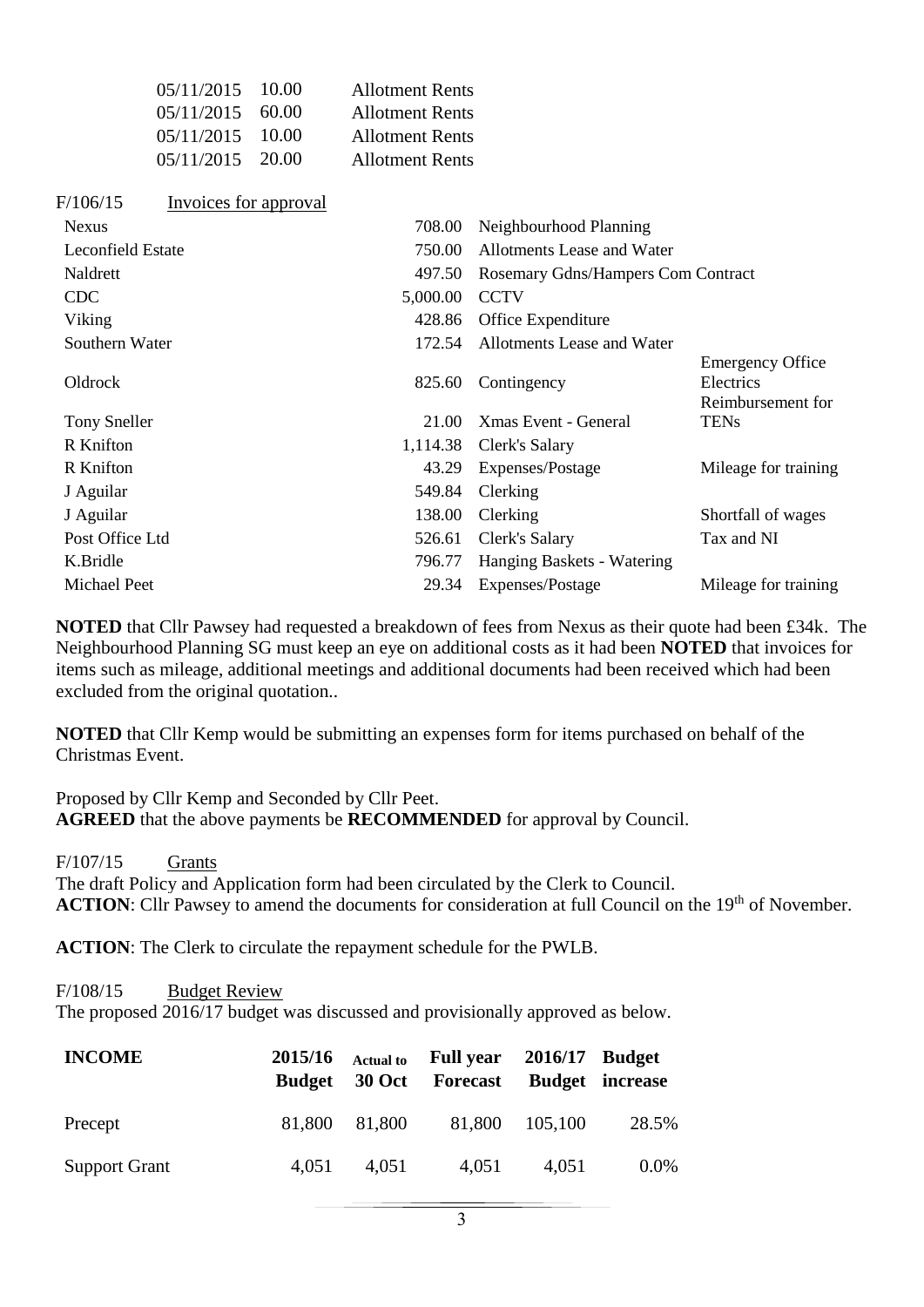| Hampers<br>Common<br>Hire          | 200   | 100    | 200            | 200            | 0.0%    |
|------------------------------------|-------|--------|----------------|----------------|---------|
|                                    |       |        |                |                |         |
| Interest                           | 20    | 11     | 20             | 20             | 0.0%    |
| Hampers<br>Common<br>equipment     |       | 3,300  | $\overline{0}$ | $\overline{0}$ |         |
| Petworth<br>Pages to<br><b>PBA</b> |       | $-620$ | $\overline{0}$ | $\overline{0}$ |         |
| Allotment<br>Rents                 | 2,600 | 1,751  | 2,500          | 2,500          | $-3.8%$ |
| <b>X</b> mas<br>Event              | 2,500 | 230    | 2,500          | 2,500          | 0.0%    |

| War memorial                                 |                     | £2k            |  |
|----------------------------------------------|---------------------|----------------|--|
| Traffic consultant/works                     |                     | £3k            |  |
| Neighbourhood Plan                           |                     | £2k            |  |
| Insurance                                    |                     | £2k            |  |
| <b>Rosemary Gardens mtce</b>                 |                     | £1k            |  |
|                                              | on:                 |                |  |
|                                              | reductions          |                |  |
|                                              | offset by           |                |  |
| consultancy/works                            |                     | £3k            |  |
| Sign posts<br>Traffic                        |                     |                |  |
|                                              |                     | £3k<br>£1k     |  |
| Street lighting refurbishment<br>Bus shelter |                     |                |  |
| Full year loan repayments                    |                     | £4 $k$<br>£10k |  |
| Full time clerking                           |                     | £8k            |  |
|                                              | arises mainly from: |                |  |
| Increase in proposed Precept of £23k (28%)   |                     |                |  |
|                                              |                     |                |  |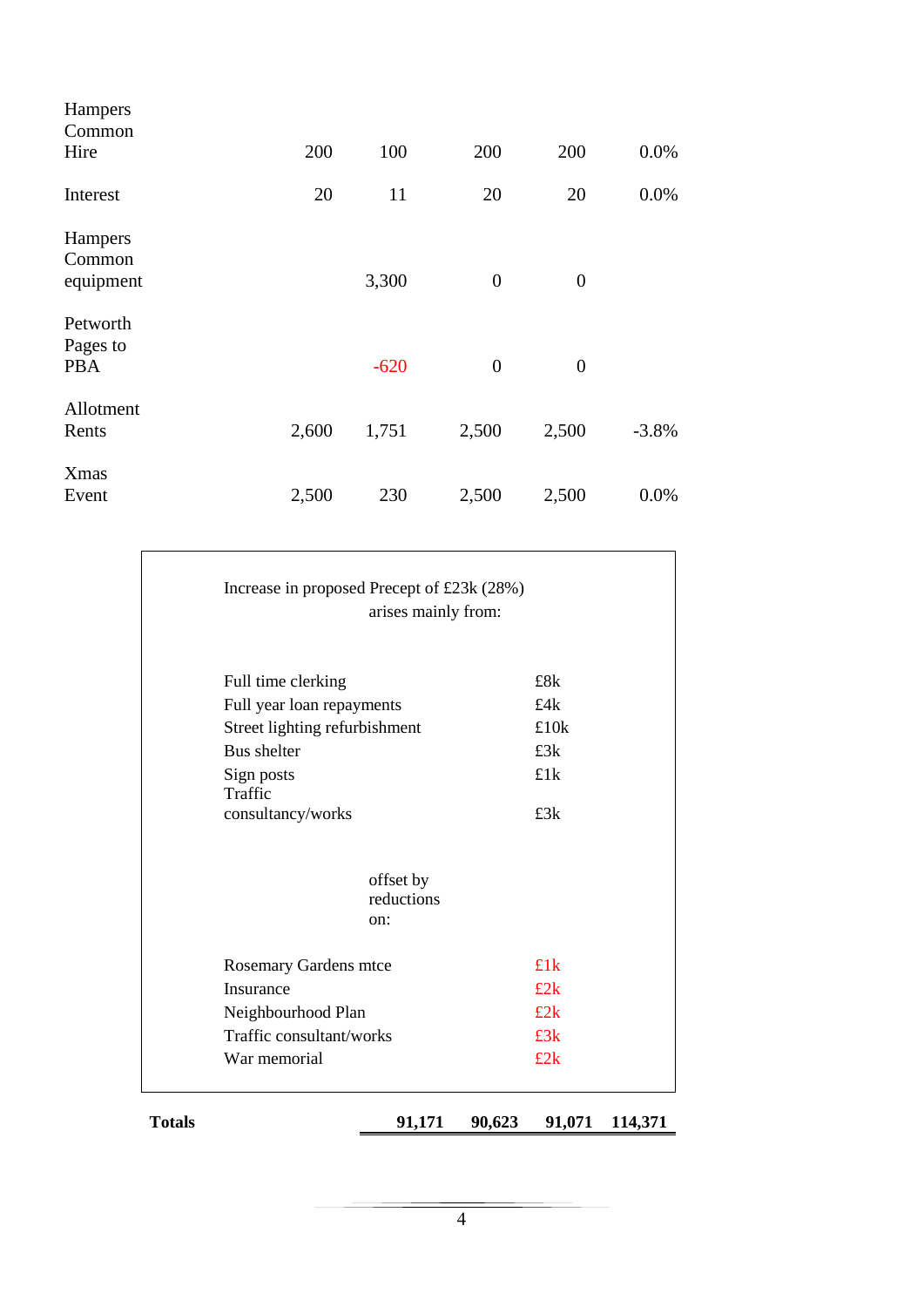| <b>EXPENDITURE</b> |                                 | 2015/<br>2016 | <b>Actual</b><br>to | <b>Full year</b> | 2016/<br>2017  |
|--------------------|---------------------------------|---------------|---------------------|------------------|----------------|
|                    |                                 | <b>Budget</b> | <b>30 Oct</b>       | Forecast         | <b>Budget</b>  |
|                    | Rosemary Gdns/Hampers Com       |               |                     |                  |                |
| Outside            | Contract                        | 6,000         | 3,483               | 5,976            | 6,000          |
|                    | <b>Rosemary Gardens</b>         |               |                     |                  |                |
|                    | Maintenance                     | 1,500         | 60                  | 1,500            | 500            |
|                    | <b>Hampers Common</b>           |               |                     |                  |                |
|                    | Maintenance                     | 1,200         | 482                 | 1,200            | 500            |
|                    | <b>Hampers Common Lease</b>     | 300           | 773                 | 800              | 800            |
|                    | Waste & Dog Bins                | 500           | 591                 | 591              | 600            |
|                    | Hanging Baskets -               |               |                     |                  |                |
|                    | Maintenance                     | 800           | 973                 | 973              | 1,200          |
|                    | Hanging Baskets - Watering      | 1,500         | $\boldsymbol{0}$    | 1,800            | 2,000          |
|                    | Planters                        | 100           | 376                 | 376              | 200            |
|                    | <b>CCTV</b>                     | 5,000         | $\boldsymbol{0}$    | 5,000            | 5,000          |
|                    | <b>Street Lighting</b>          | 2,400         | 1,224               | 1,800            | 1,800          |
|                    | Church clock                    | 200           | 118                 | 250              | 250            |
|                    | <b>General Maintenance</b>      | 2,000         | 1,023               | 1,500            | 2,000          |
|                    |                                 | 21,500        | 6,051               | 21,766           | 20,850         |
|                    | <b>Allotments Lease</b>         | 1,000         | 50                  | 500              | 500            |
|                    | <b>Allotments Water</b>         | 1,000         | 192                 | 500              | 500            |
|                    | <b>Allotments Maintenance</b>   | 500           | 71                  | 500              | 1,500          |
|                    |                                 | 2,500         | 313                 | 1,500            | 2,500          |
|                    | Xmas Event - General            | 1,300         | $-361$              | 1,300            | 1,300          |
|                    | Xmax Event - Lighting           | 1,000         | 16                  | 1,000            | 1,000          |
|                    |                                 | 2,300         | $-345$              | 2,300            | 2,300          |
| <b>Admin</b>       | Office Rent & Service Charges   | 6,700         | 4,849               | 6,700            | 6,700          |
|                    | Clerk's Salary                  | 20,000        | 11,458              | 19,643           | 31,000         |
|                    | <b>Additional Clerk's hours</b> | 3,000         | $\mathbf{0}$        | $\boldsymbol{0}$ | $\overline{0}$ |
|                    | Insurance                       | 3,300         | 2,531               | 2,531            | 1,500          |
|                    | SALC/SLCC                       |               |                     |                  |                |
|                    | Subscriptions/Contracts         | 1,100         | 807                 | 807              | 900            |
|                    | <b>Audit Fee</b>                | 1,000         | $\boldsymbol{0}$    | 1,000            | 1,000          |
|                    | Annual meetings                 | 100           | 71                  | 71               | 100            |
|                    | Office Expenditure              | 900           | 448                 | 900              | 900            |
|                    | Expenses/Postage                | 400           | 37                  | 100              | 300            |
|                    | Repayment of £80k loan for      |               |                     |                  |                |
|                    | playgrounds                     | 6,000         | $\boldsymbol{0}$    | 4,900            | 9,800          |
|                    | <b>Local Election</b>           | 2,000         | $\boldsymbol{0}$    | 2,000            | 2,000          |
|                    | Training                        | 2,000         | 1,009               | 1,500            | 1,500          |
|                    | Web Site                        | 300           | 120                 | 200              | 200            |
|                    | Comms/IT                        | 500           | 375                 | 700              | 700            |
|                    | Office Water                    | 150           | 104                 | 104              | 110            |
|                    |                                 | 47,450        | 21,809              | 41,156           | 56,710         |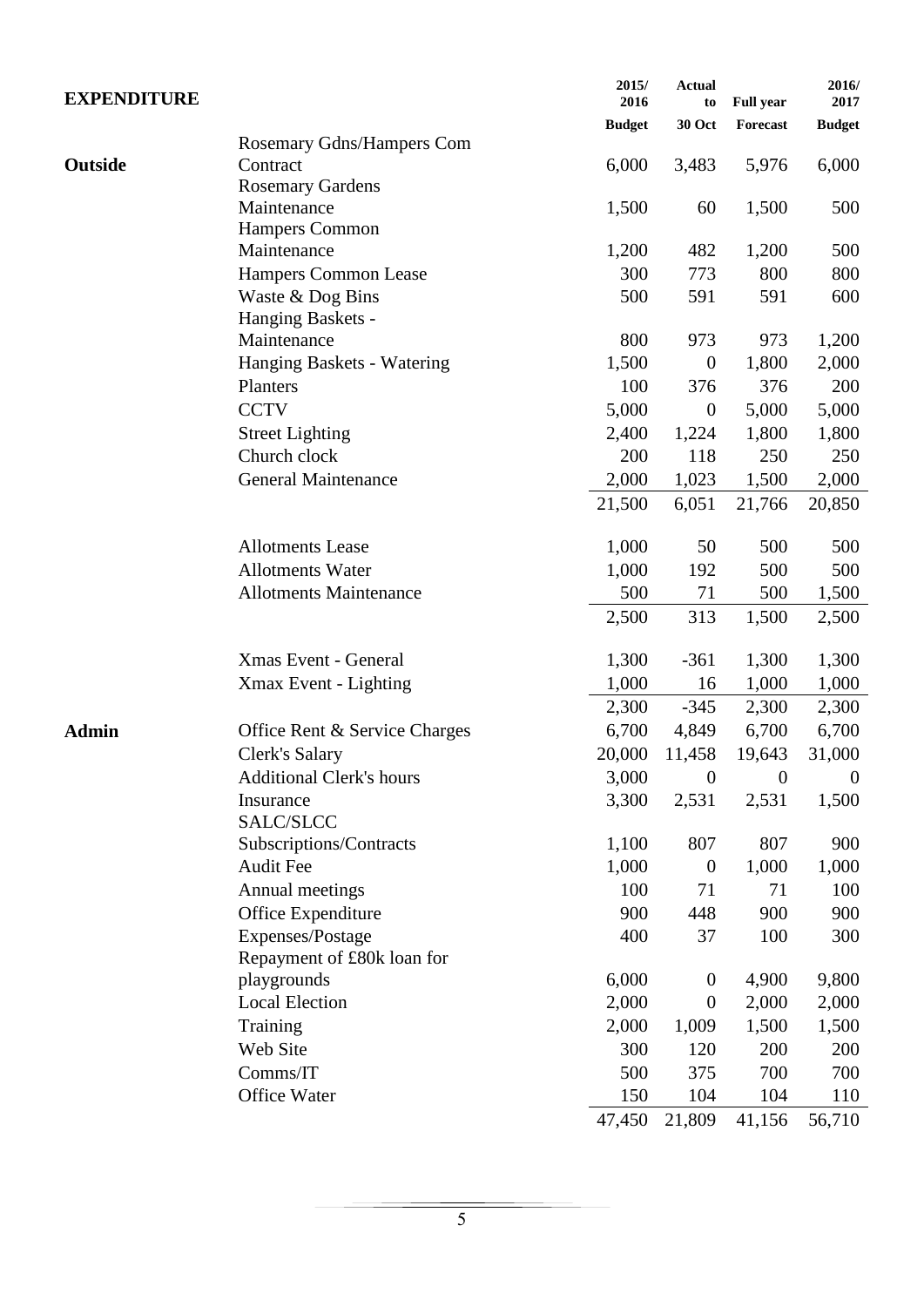| <b>Misc</b>         |                                         | <b>Grants Awarded</b>              |                 |        | 3,000  | 2,900            | 2,900  | 3,000            |
|---------------------|-----------------------------------------|------------------------------------|-----------------|--------|--------|------------------|--------|------------------|
|                     |                                         | Neighbourhood Planning             |                 |        | 1,765  | $\boldsymbol{0}$ | 1,765  | $\boldsymbol{0}$ |
|                     |                                         | Repayment of £10k loan for         |                 |        |        |                  |        |                  |
|                     |                                         | skatepark                          |                 |        | 1,000  | $\boldsymbol{0}$ | 500    | 1,221            |
|                     |                                         | Traffic & roads                    |                 |        |        |                  |        |                  |
|                     |                                         | consultant<br>Traffic consultant   |                 |        | 7,500  | $\boldsymbol{0}$ | 7,500  | $\boldsymbol{0}$ |
|                     |                                         | recommended works                  |                 |        |        |                  |        | 10,000           |
|                     |                                         | War Memorial                       |                 |        | 2,000  | $\boldsymbol{0}$ | 2,000  | $\boldsymbol{0}$ |
|                     |                                         | Street light                       |                 |        |        |                  |        |                  |
|                     |                                         | refurbishment                      |                 |        |        |                  |        | 10,000           |
|                     |                                         | Bus shelter                        |                 |        |        |                  |        | 3,000            |
|                     |                                         | Jubilee walk                       |                 |        |        |                  |        | 500              |
|                     |                                         | Sign posts                         |                 |        |        |                  |        | 1,000            |
|                     |                                         | Queen's 90th birthday              |                 |        |        |                  |        |                  |
|                     |                                         | celebrations                       |                 |        |        |                  |        | 100              |
|                     |                                         | Chairman's allowance               |                 |        |        |                  |        | 500              |
|                     |                                         | Petworth Pages net<br>contribution |                 |        |        |                  |        |                  |
|                     |                                         | Clerk's pension from               |                 |        |        |                  |        | 500              |
|                     |                                         | 1/2/2017 @ 3%                      |                 |        |        |                  |        | 126              |
|                     |                                         | Unallocated                        |                 |        |        |                  |        |                  |
|                     |                                         | budget/contingency                 |                 |        | 2,000  | $-1,619$         | 2,400  | 2,000            |
|                     |                                         |                                    |                 |        | 17,265 | 1,281            | 17,065 | 31,947           |
|                     |                                         |                                    |                 |        |        |                  |        |                  |
|                     |                                         |                                    |                 |        |        |                  |        |                  |
|                     |                                         |                                    |                 |        | 91,015 | 29,110           | 83,787 | 114,307          |
|                     |                                         |                                    |                 |        |        |                  |        |                  |
| Neighbourhood       |                                         |                                    |                 |        |        |                  |        |                  |
| <b>Plan Summary</b> |                                         |                                    |                 |        |        |                  |        |                  |
| Approved            | Costs:                                  | <b>Nexus</b>                       |                 | 34,667 |        |                  |        |                  |
|                     |                                         | clerking                           |                 | 4,800  |        |                  |        |                  |
|                     |                                         | stationery                         |                 | 440    |        |                  |        |                  |
|                     |                                         | printing                           |                 | 1,600  |        |                  |        |                  |
|                     |                                         | website upgrade                    |                 | 300    |        |                  |        |                  |
|                     |                                         | traffic & roads consultant         |                 | 2,500  |        |                  |        |                  |
|                     |                                         | postage/envelopes                  |                 | 1,940  |        |                  |        |                  |
|                     |                                         | hall hire                          |                 | 1,518  |        |                  |        |                  |
|                     |                                         | Total approved cost                |                 | 47,765 |        |                  |        |                  |
|                     | Estimated additional costs:             |                                    |                 |        |        |                  |        |                  |
|                     |                                         | clerking $2105/16$                 |                 | 2,000  |        |                  |        |                  |
|                     |                                         | clerking 2016/17                   | Q1              | 1,700  |        |                  |        |                  |
|                     | Total estimated cost to complete        |                                    |                 | 51,465 |        |                  |        |                  |
|                     |                                         |                                    |                 |        |        |                  |        |                  |
| Funding:            | grants received<br>additional grant pre |                                    | 13,300          |        |        |                  |        |                  |
|                     | 31/3/15                                 |                                    | 700             |        |        |                  |        |                  |
|                     | additional grant during                 |                                    |                 |        |        |                  |        |                  |
|                     | 2015/16                                 | reserve set aside at $1/4/14$      | 7,000<br>23,000 |        |        |                  |        |                  |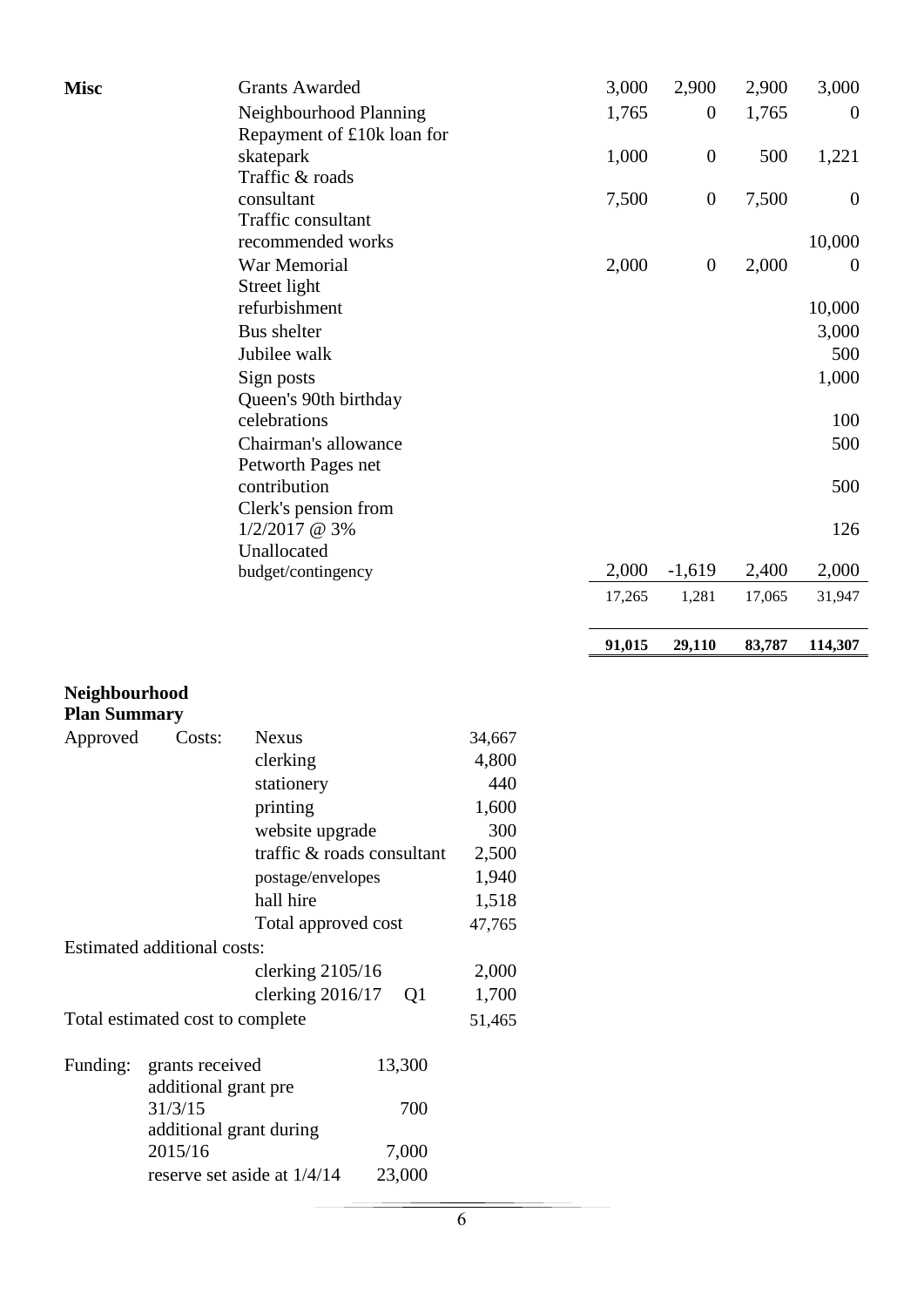| budget 2014/15             | 2,000          |
|----------------------------|----------------|
| budget 2015/16             | 1,765          |
|                            |                |
| Total funding to $31/3/16$ | 47,765         |
|                            |                |
| Funding changes:           |                |
| 2015/16 grant delayed      | $-7000$        |
| Locality grant for 2015/16 | 8000           |
| SDNPA sustainability       |                |
| grant                      | 6500           |
| budget 2016/17             | $\overline{0}$ |
|                            |                |
| Total funding              | 55,265         |
|                            |                |
|                            |                |
| Surplus funding            | 3,800          |
| <b>BALANCE</b>             |                |
| <b>SHEET</b>               |                |
| Reserve at 1 April         |                |
| $2015$ - general           | 4,742          |
| Reserve at 1 April         |                |
| $2015 - for$               |                |
| allotments                 | 1,408          |
| Reserve at 1 April         |                |
| 2015 - for NP              | 30,533         |
| NP grant during            |                |
| 2015/16                    | 700            |
| NP grants                  |                |
| 2016/17                    | 14,500         |
| Budget 2015/16             | 1,765          |
| Less forecast NP           |                |
| spend 2015 -<br>2017       |                |
|                            | $-43,698$      |
| Income forecast            |                |
| 2015/16                    | 91,071         |
| Less: Expenditure          |                |
| forecast 2015/16           | $-83,787$      |
| <b>Forecast Prior</b>      |                |
| year VAT refund            | 6,188          |
| Less: Recoverable          |                |
| <b>VAT</b> forecast        | $-6,000$       |
| Reserve forecast at 31     |                |
| March 2016                 | 13,622         |
|                            |                |
| 2016/17 income             |                |
| budget                     | 114,371        |
|                            |                |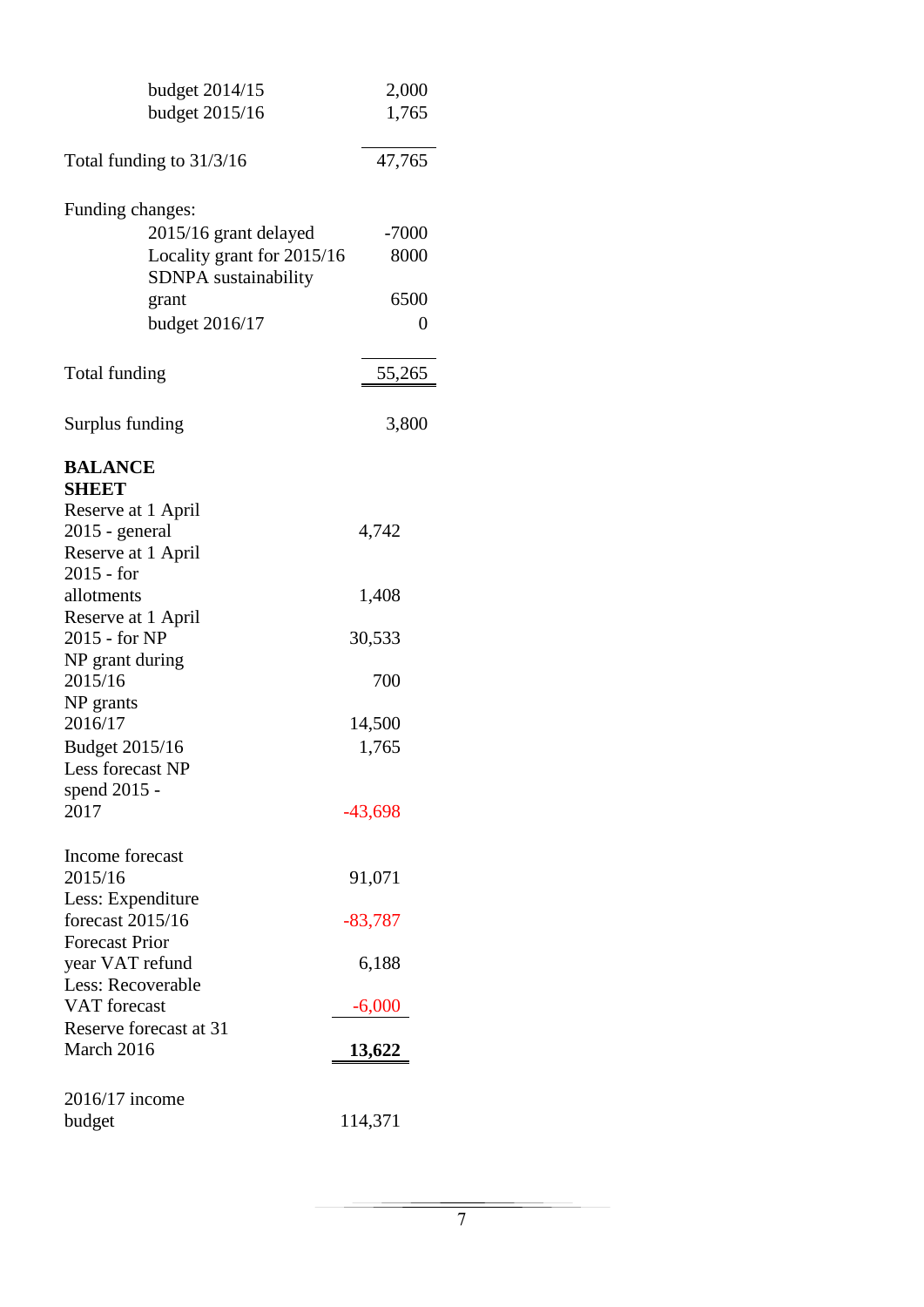Less 2016/17 expenditure budget

- 114,307

Reserve budgeted at 31 March 2017 **13,686**

It was **AGREED** that members will consider the revised figures and revert back to the next meeting should they have any further recommendations.

## F/109/15 October Accounts

The October accounts were **NOTED** as follows;

## **EXPENDITURE**

|                                            |               |                | $\frac{0}{0}$ |                  |  |
|--------------------------------------------|---------------|----------------|---------------|------------------|--|
|                                            | <b>Annual</b> | <b>Actual</b>  | <b>Spent</b>  |                  |  |
|                                            | <b>Budget</b> | to date        |               | Oct              |  |
| <b>Open Spaces</b>                         |               |                |               |                  |  |
| <b>Rosemary Gdns/Hampers</b>               |               |                |               |                  |  |
| Com Contract                               | 6,000         | 3,483          | 58%           | $\boldsymbol{0}$ |  |
| <b>Rosemary Gardens</b>                    |               |                |               |                  |  |
| Maintenance<br><b>Hampers Common</b>       | 1,500         | 60             | 4%            | $\boldsymbol{0}$ |  |
| Maintenance                                | 1,200         | 482            | 40%           | $\boldsymbol{0}$ |  |
| Hampers Common Lease                       | 300           | $\mathbf{0}$   | 0%            | $\boldsymbol{0}$ |  |
| <b>Xmas Event - General</b>                | 1,300         | $-361$         | $-28%$        | $\boldsymbol{0}$ |  |
|                                            | 1,000         | 16             | 2%            | $\boldsymbol{0}$ |  |
| Xmax Event - Lighting<br>Hanging Baskets - |               |                |               |                  |  |
| Maintenance                                | 800           | 973            | 122%          | $\boldsymbol{0}$ |  |
| Hanging Baskets - Watering                 | 1,500         | $\mathbf{0}$   | 0%            | $\boldsymbol{0}$ |  |
| Planters                                   | 100           | 376            | 376%          | $-112$           |  |
| General Maintenance                        | 2,000         | 1,023          | 51%           | 325              |  |
|                                            | 15,700        | 6,051          | 39%           | 213              |  |
| <b>Admin</b>                               |               |                |               |                  |  |
| Office Rent & Service                      |               |                |               |                  |  |
| Charges                                    | 6,700         | 4,849          | 72%           | 1,300            |  |
| Clerk's Salary                             | 20,000        | 11,458         | 57%           | 1,637            |  |
| <b>Additional Clerk's hours</b>            | 3,000         | $\overline{0}$ | 0%            | $\boldsymbol{0}$ |  |
| Insurance                                  | 3,300         | 2,531          | 77%           | $\boldsymbol{0}$ |  |
| SALC/SLCC                                  |               |                |               |                  |  |
| Subscriptions/Contracts                    | 1,100         | 807            | 73%           | $\boldsymbol{0}$ |  |
| <b>Audit Fee</b>                           | 1,000         | $\mathbf{0}$   | 0%            | $\boldsymbol{0}$ |  |
| Office Expenditure                         | 1,000         | 519            | 52%           | 20               |  |
| Expenses/Postage                           | 400           | 37             | 9%            | $\boldsymbol{0}$ |  |
| Comms/IT                                   | 500           | 375            | 75%           | 45               |  |
| Office Water                               | 150           | 104            | 69%           | 55               |  |
|                                            | 37,150        | 20,680         | 56%           | 3,057            |  |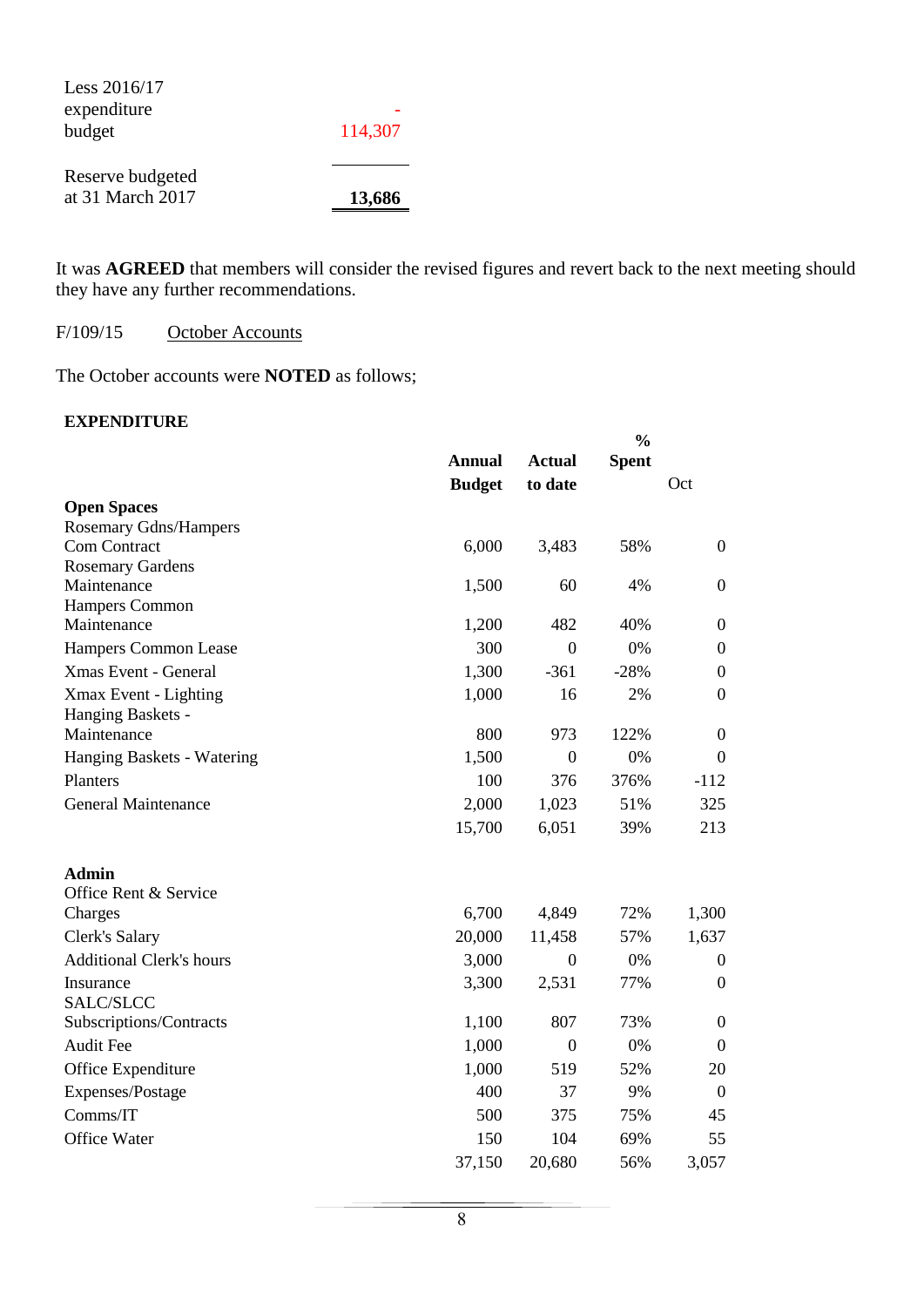| <b>Misc</b>                                 |            |              |                  |        |                  |
|---------------------------------------------|------------|--------------|------------------|--------|------------------|
| <b>Grants Awarded</b>                       |            | 3,000        | 2,900            | 97%    | 1,350            |
| <b>CCTV</b>                                 |            | 5,000        | $\boldsymbol{0}$ | 0%     | $\boldsymbol{0}$ |
| <b>Street Lighting</b>                      |            | 2,400        | 1,224            | 51%    | $\boldsymbol{0}$ |
| Neighbourhood Planning                      |            | 1,765        | $\boldsymbol{0}$ | 0%     | $\boldsymbol{0}$ |
| Web Site                                    |            | 300          | 120              | 40%    | $\boldsymbol{0}$ |
| Church clock                                |            | 200          | 118              | 59%    | $\boldsymbol{0}$ |
| <b>Local Election</b>                       |            | 2,000        | $\boldsymbol{0}$ | 0%     | $\mathbf{0}$     |
| Repayment of £50k loan                      |            |              |                  |        |                  |
| for playgrounds                             |            | 6,000        | $\overline{0}$   | 0%     | $\boldsymbol{0}$ |
| Repayment of £10k loan                      |            |              | $\mathbf{0}$     | 0%     | $\boldsymbol{0}$ |
| for skatepark<br>Traffic & roads consultant |            | 1,000        | $\overline{0}$   | 0%     | $\boldsymbol{0}$ |
| War Memorial                                |            | 7,500        |                  | 0%     |                  |
|                                             |            | 2,000<br>500 | $\overline{0}$   |        | $\boldsymbol{0}$ |
| Dog Bins                                    |            |              | 591              | 118%   | $\boldsymbol{0}$ |
| Training                                    |            | 2,000        | 1,009            | 50%    | 459              |
| Contingency                                 |            | 2,000        | $-1,619$         | $-81%$ | $\overline{0}$   |
|                                             |            | 35,665       | 4,343            | 12%    | 1,809            |
| Allotments Lease and                        |            |              |                  |        |                  |
| Water                                       |            | 2,000        | 1,015            | 51%    | 98               |
| <b>Allotments Maintenance</b>               |            | 500          | 71               | 14%    | $\overline{0}$   |
|                                             |            | 2,500        | 1,086            | 43%    | 98               |
|                                             |            |              |                  |        |                  |
|                                             |            | 91,015       | 32,161           | 35%    | 5,176            |
| <b>Bank Reconciliation</b>                  |            |              |                  |        |                  |
|                                             |            |              |                  |        |                  |
| Reserve at 1 April 2015<br>- not allocated  |            | 4,742        |                  |        |                  |
| Reserve at 1 April 2015                     |            |              |                  |        |                  |
| - N'hood Plan                               |            | 30,533       |                  |        |                  |
| Reserve at 1 April 2015                     |            |              |                  |        |                  |
| - Allotments                                |            | 1,408        |                  |        |                  |
| Income to date                              |            | 90,624       |                  |        |                  |
| Less: Expenditure to                        |            |              |                  |        |                  |
| date                                        |            | $-32,161$    |                  |        |                  |
| Less: Recoverable                           |            |              |                  |        |                  |
| VAT                                         |            | $-9,205$     |                  |        |                  |
| Less: Neighbourhood                         |            |              |                  |        |                  |
| Plan                                        |            | $-12,458$    |                  |        |                  |
| Plus: Neighbourhood<br>Plan Grant           |            | 700          |                  |        |                  |
| S106 receipt                                |            | 1,049        |                  |        |                  |
| S106 spend                                  |            | $-1,049$     |                  |        |                  |
| PWLB loan                                   |            | 79,950       |                  |        |                  |
|                                             |            |              |                  |        |                  |
|                                             |            |              |                  |        |                  |
| Balance at                                  | 30/10/2015 | 154, 132.38  |                  |        |                  |
|                                             |            |              |                  |        |                  |